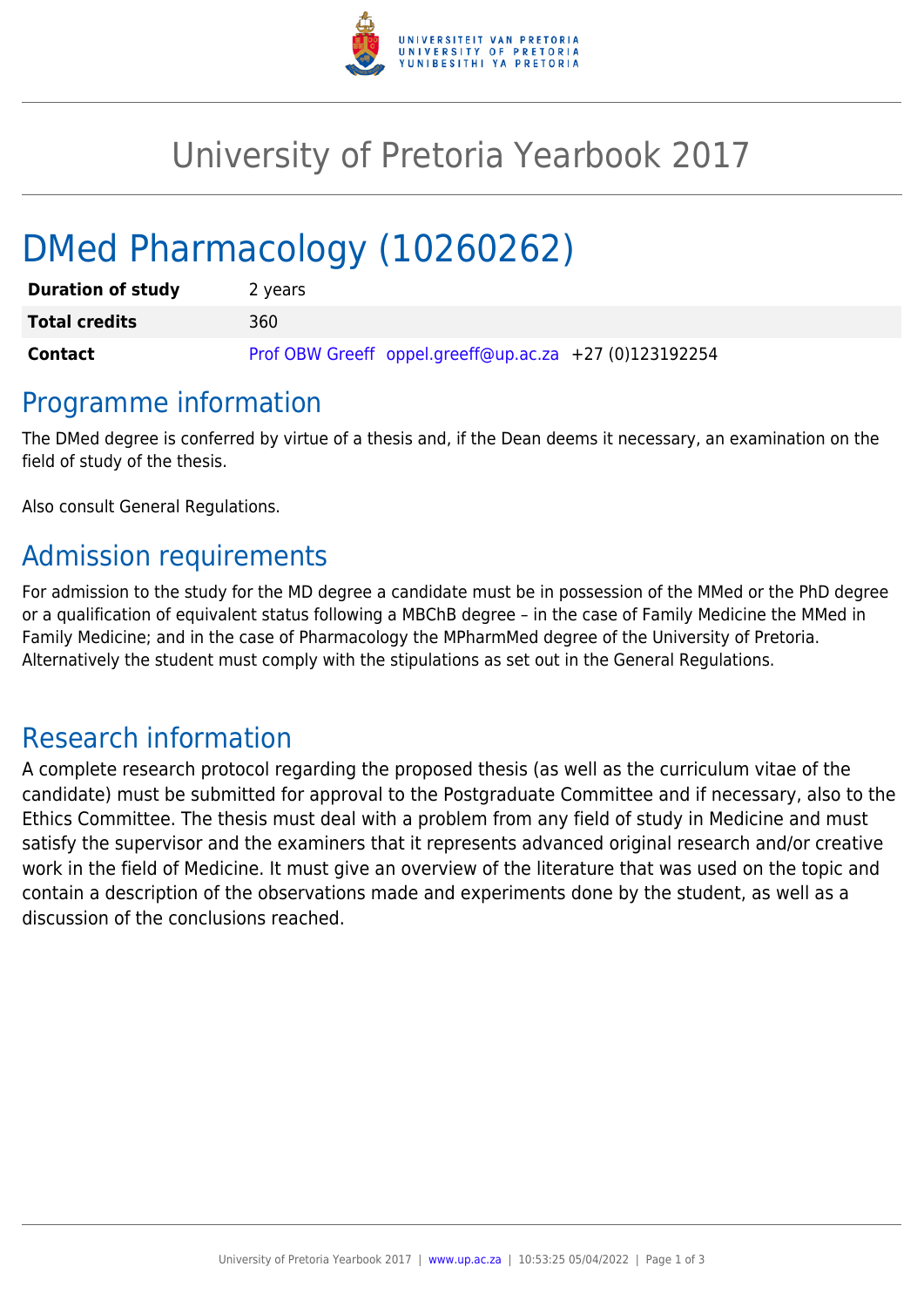

## Curriculum: Year 1

**Minimum credits: 360**

### **Core modules**

#### **Thesis: Pharmacology 990 (FAR 990)**

| <b>Module credits</b>         | 360.00                                     |
|-------------------------------|--------------------------------------------|
| <b>Prerequisites</b>          | No prerequisites.                          |
| Language of tuition           | Afrikaans and English is used in one class |
| <b>Academic organisation</b>  | Pharmacology                               |
| <b>Period of presentation</b> | Year                                       |